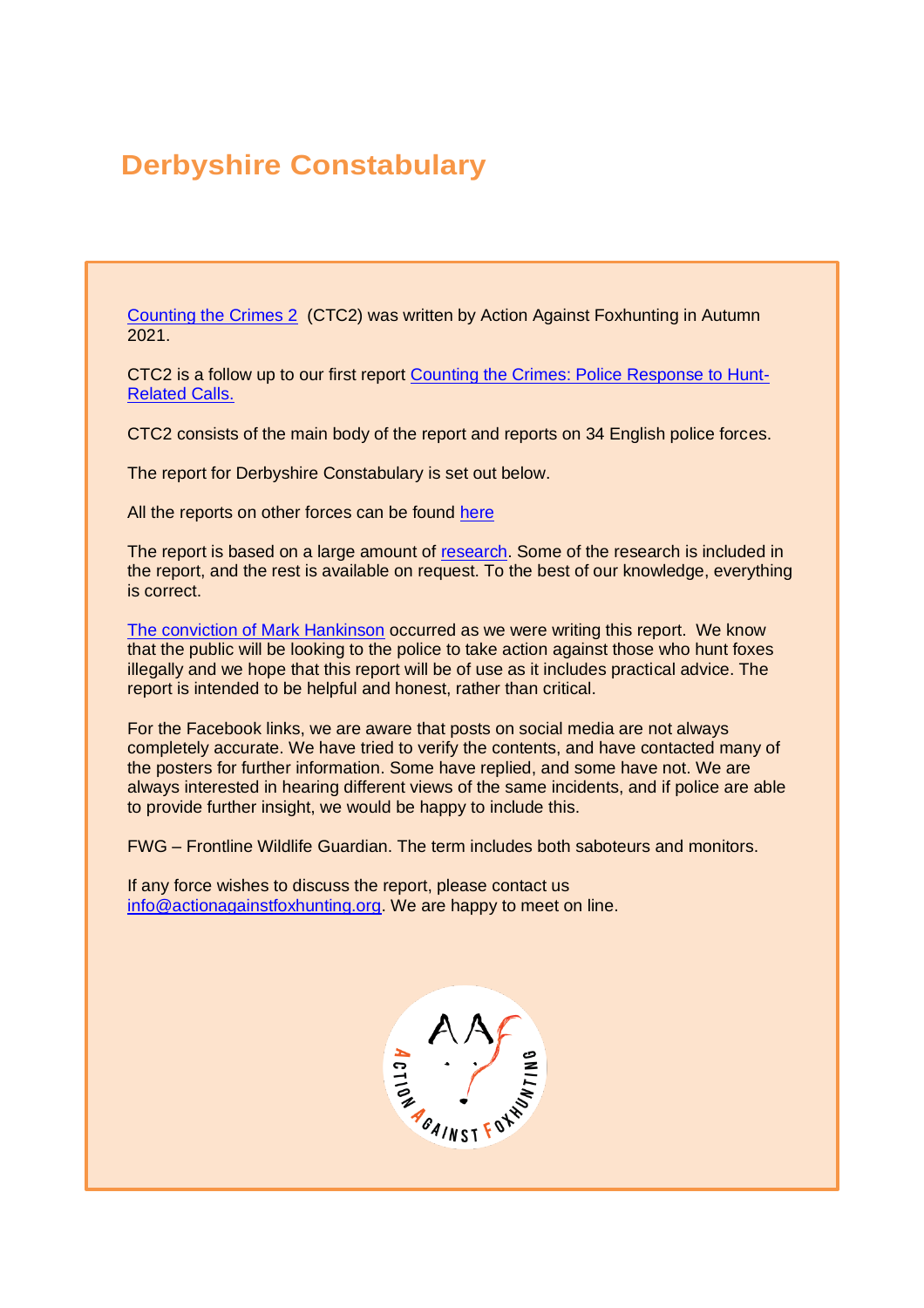**How did the force respond to CTC? You can select multiple options.**

- ✓ One email
- Exchange of emails
- Meeting
- No response at all

#### **For Email response - was the response detailed?**

- ✓ Yes
- No

#### **How do you rate the response?**



#### **Why have you given this rating?**

It was a detailed response, but it did not mention illegal foxhunting. It was focused mostly on the public order issues generated by hunts v FWGs. The force can only see FWGs as protesters.

#### **Were there follow up emails and did the force reply?**

- Yes
- ✓ No

**How willing was this force to take on board what we said?**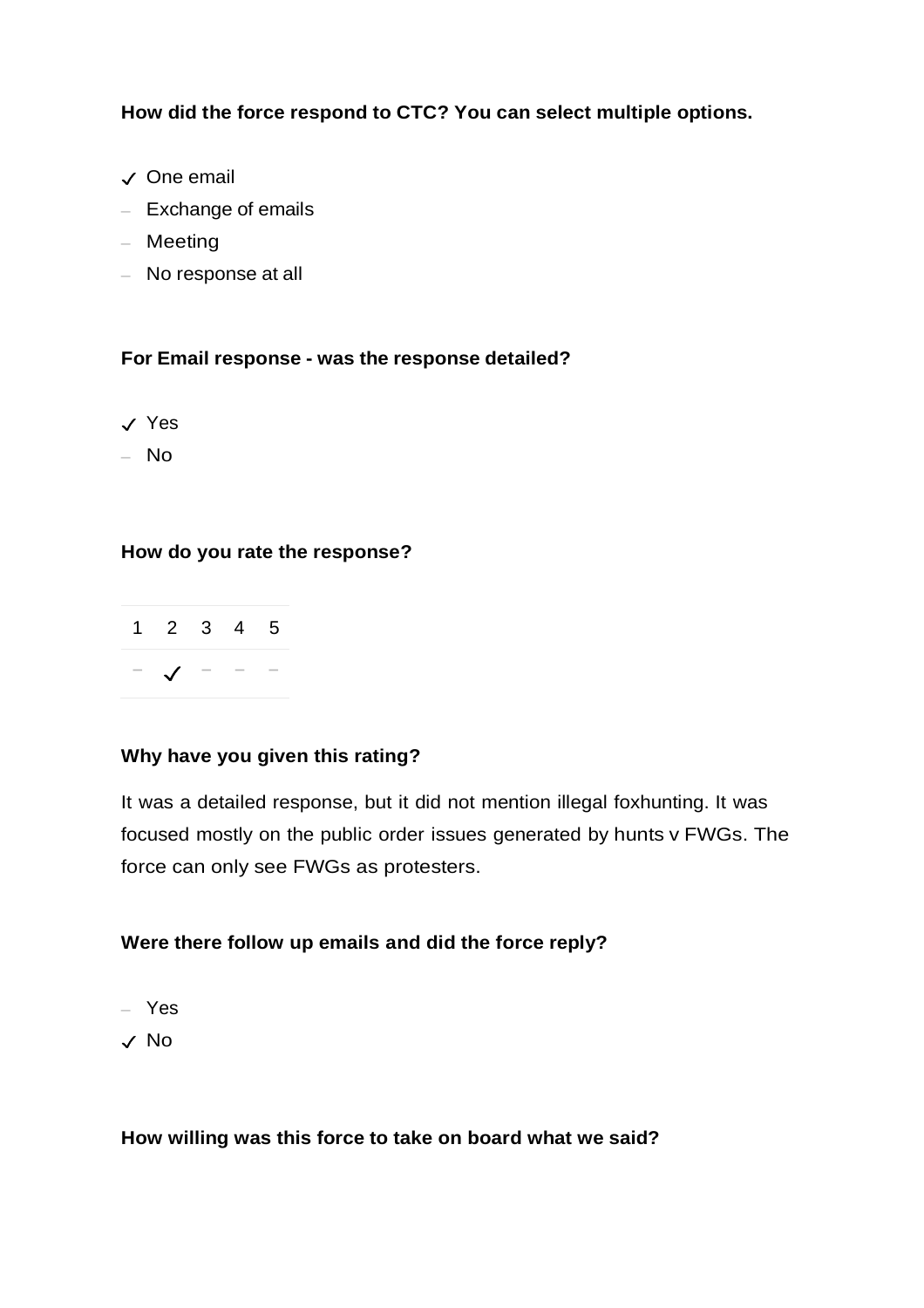|  |                  | $1\quad 2\quad 3\quad 4\quad 5$ |
|--|------------------|---------------------------------|
|  | $\sqrt{ }$ - - - |                                 |

#### **Why have you given this response?**

Despite the fact that there are very clear issues between anti-hunting groups and Derbyshire Police, and the fact that the intention of CTC was to improve the relationship, this force did not avail itself of AAF as a resource. Others did.

#### **Has this force taken any actual steps to improve their relationship with FWGs?**

- Yes
- No
- $\sqrt{\ }$  The force damaged the relationship between FWGs and themselves by openly criticising them in a FB post (see CTC1). Their words were quoted by the Countryside Alliance in an email to an AAF member and used to prove that trail hunting was valid.

#### **What steps have they taken?**

The force says it has tried to ask FWGs for meetings. But when AAF offered to meet (prior to CTC) we were ignored (until we insisted).

### **Does this force have an aide memoire or any guide to policing illegal hunting?**

– Yes

✓ No

#### **How well trained are the police in this force?**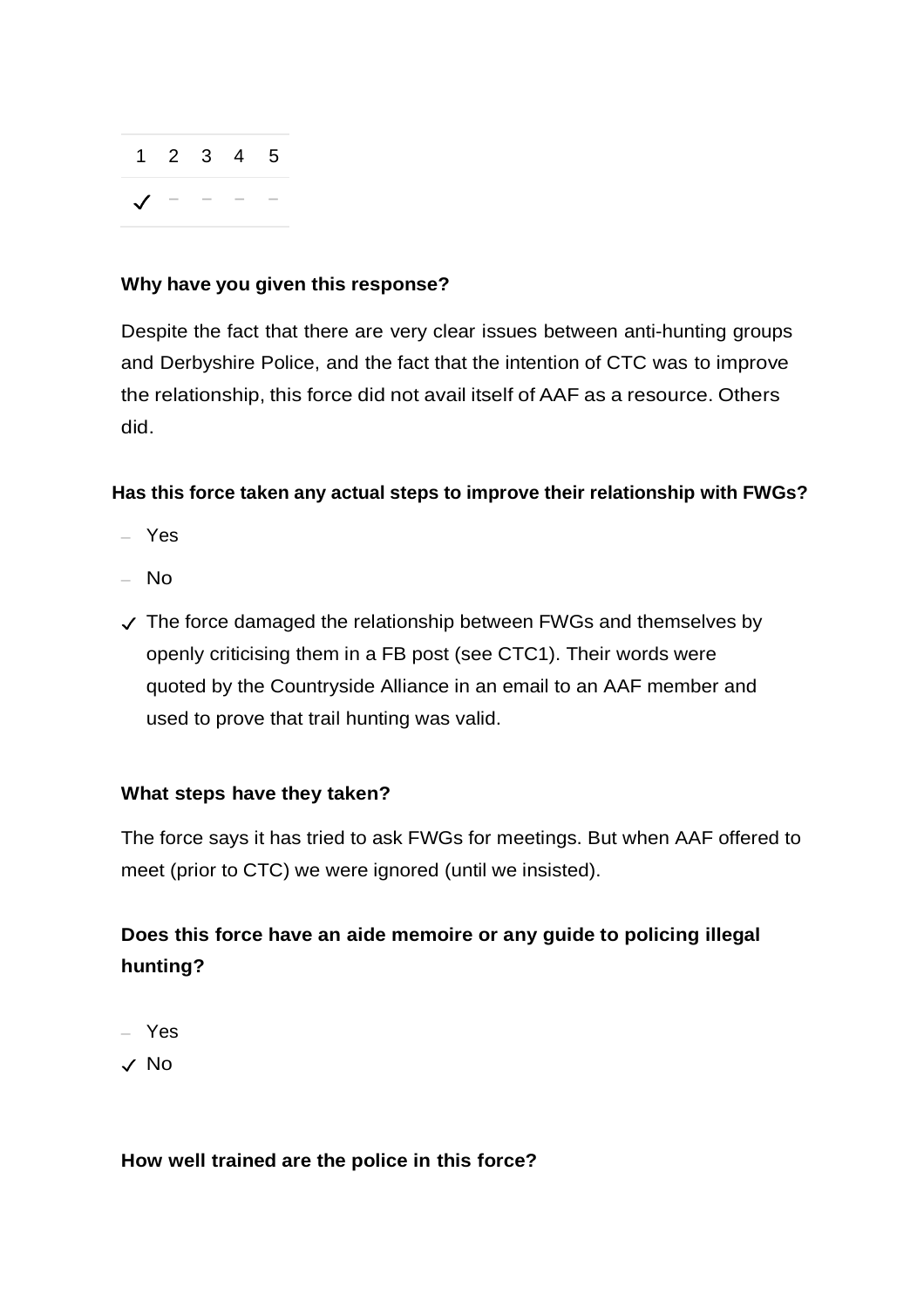

#### **Why have you given this response?**

48 officers out of 4174 have been trained. 1.4%. Also, there is a Rural Crime team, with 10 staff (8 of them police officers) and they are all trained. However, the training is not visible in the field and not used when illegal foxhunting is happening. If the officers recognise illegal hunting and take no action, this is a serious breach of trust.

### **How do you rate this force's behaviour in the field with regard to illegal foxhunting and incidents involvingFWGs?**

- Always appear biased
- ✓ Usually appear biased
- Sometimes appear biased
- Rarely appear biased
- Never appear biased

#### **Why have you given this response?**

A largely untrained force who struggle to connect with FWGs will inevitably often present as biased. They say they don't want to consider anti hunt liaison monitors.

**Looking at the response to our FOI asking police about systems and organization with regard to illegal foxhunting, how do you rate their ability to take action on illegal foxhunting?**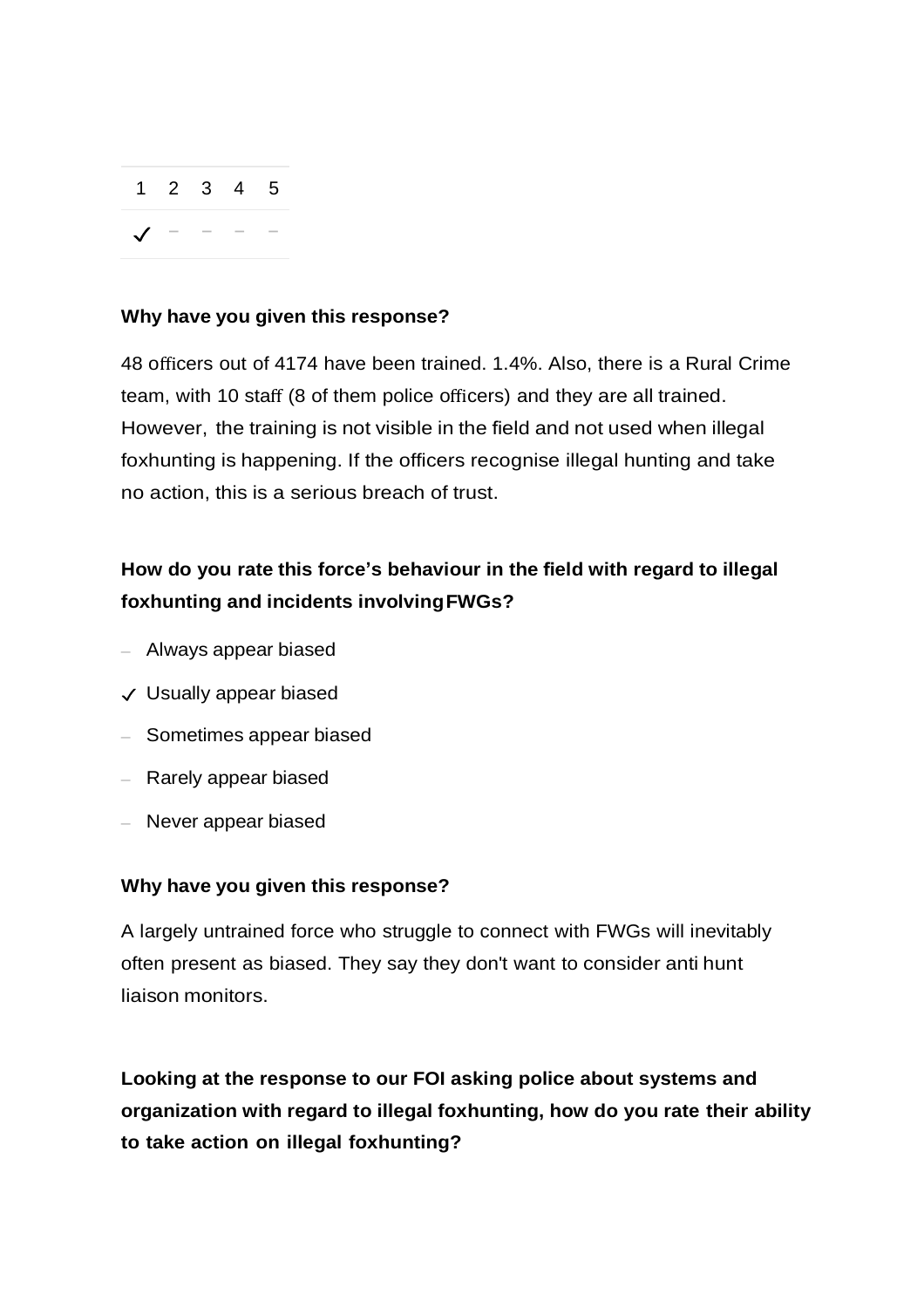| $1\quad 2\quad 3\quad 4\quad 5$ |                  |  |
|---------------------------------|------------------|--|
|                                 | $\sqrt{ }$ - - - |  |

#### **Why have you given this rating?**

This force is able, but appears to choose not to. Rather, they focus on public order generated by clashes between the hunt and the FWGs. We do, however, accept that some of the anti-hunt groups in the area are extremely passionate.

### **Do you think the force focuses too heavily on public order as opposed to dealing with illegal foxhunting?**

- ✓ Yes
- No
- Other

#### **Why have you given this response?**

Their replies to us do seem to view FWGS as 'protesters' (which they aren't) which suggests an emphasis on public order. They see Public Order Liaison Officers as appropriate to attend hunting incidents when WCOs should arguably be the most relevant officers to attend in order to uphold the law.

#### **Overall, how do you rate this force?**

**Take into account willingness to engage with AAF, willingness to engage with FWGs, actions in the field etc.**

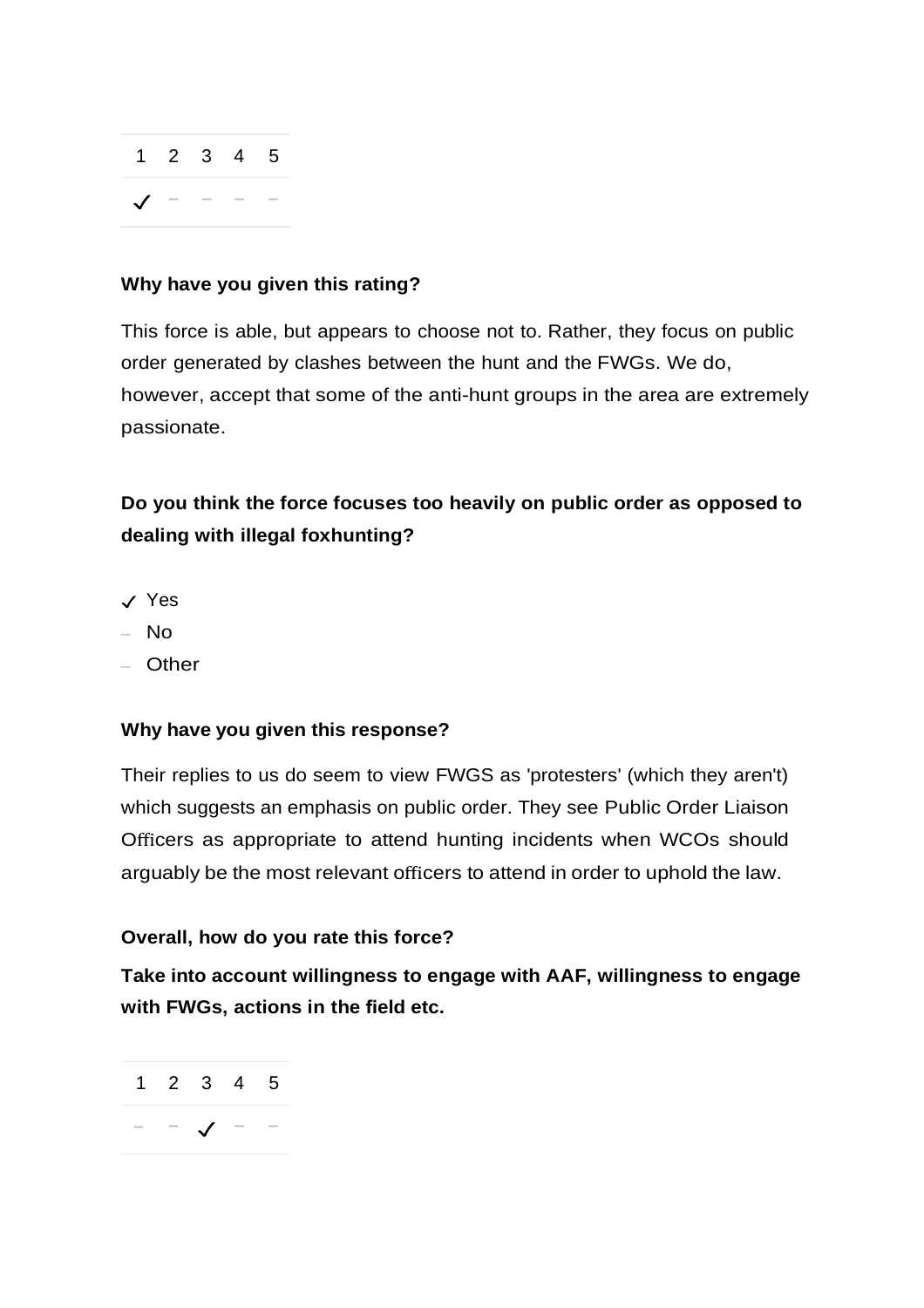#### **Any other comments?**

There is stalemate between the anti-hunting groups and the police – with no positive communication and no trust whatsoever.

That said, the force has secured two hunt-related prosecutions (Barlow Hunt New Year's Day 2020, and the incident where hounds chased a calf across a field) and this should be acknowledged.

However, it is the police who are responsible for upholding the law and they should be seen to do just that, no matter how the anti-hunt groups behave.

Regardless of the outcome of any court cases relating to the Hunting Office webinars which were exposed November 2020, what was stated in the recordings cannot be unsaid. The Hunting Office made it clear trail hunting IS fox hunting and there was much talk about ways to create a "smokescreen" to cover up illegal hunting. Disrespectful comments were made about the police. The Hunting Office represents all registered hunts in England and Wales therefore the discussions were relevant to all police forces.

#### **In the opinion of AAF, how can this police force improve?**

Whilst appreciating hunting isn't a national priority, it is an issue in Derbyshire. FWGs and the police badly need to consider each other on the 'same side' (or as close as possible). AAF would welcome liaising with Derbyshire Police. We'd also appreciate (confidentially) knowing who they refer to when they say they 'work with several groups' as this is disputed in the FWG world.

All officers would benefit from a much greater understanding of the issues surrounding illegal hunting and the motivations of FWGs. We have created three helpful documents: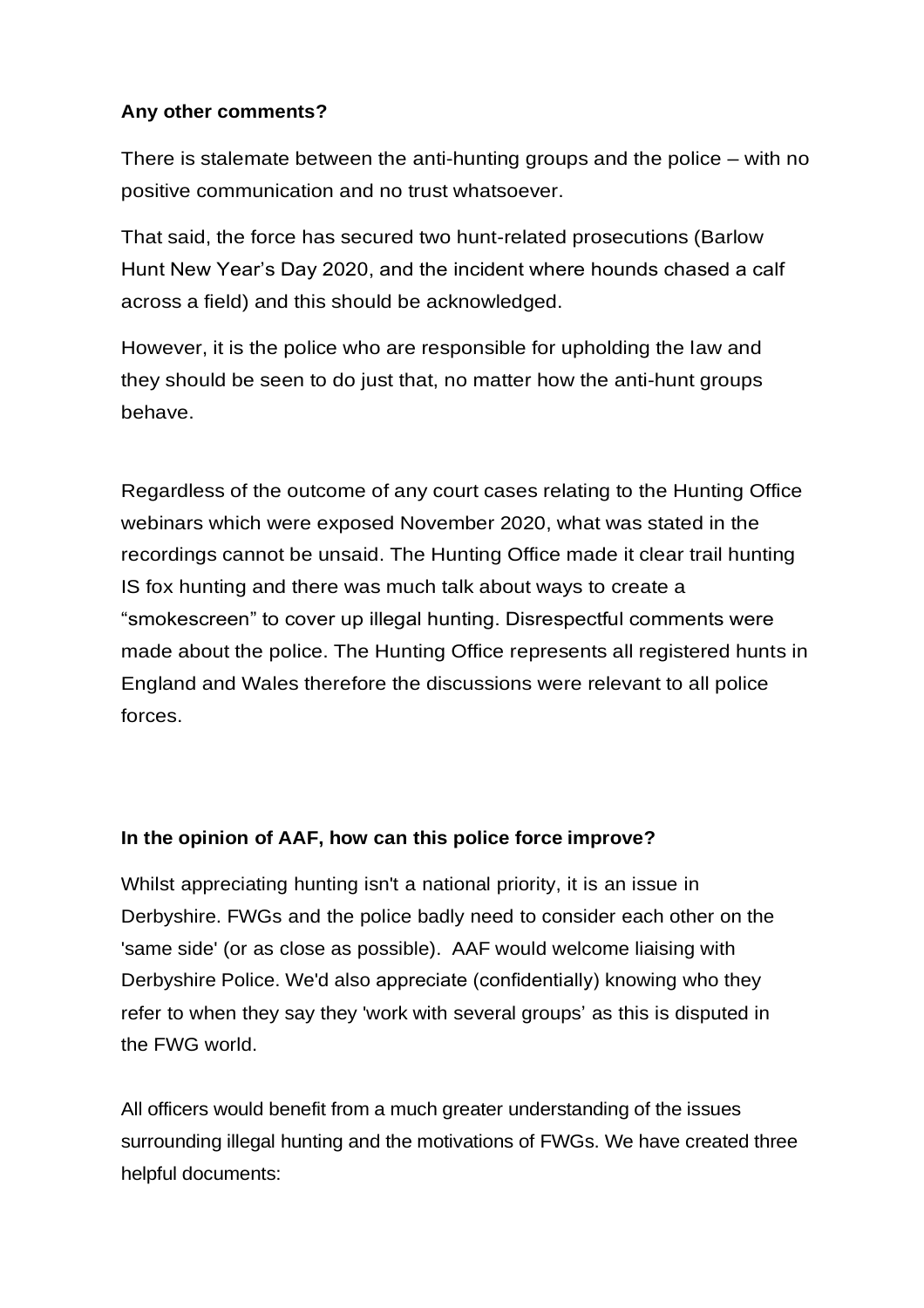[Practical Advice for All Officers](https://www.actionagainstfoxhunting.org/wp-content/uploads/2021/11/B-1411-Practical-Advice-for-all-Police-Forces.pdf) – this includes training advice [A Field Guide for Officers](https://www.actionagainstfoxhunting.org/wp-content/uploads/2021/11/A-1411-FIELD-GUIDE-ILLEGAL-FOXHUNTING.pdf) – to use if they are called to a hunt A Study - [Why sabs and monitors are not protesters.](https://www.actionagainstfoxhunting.org/wp-content/uploads/2021/11/A-1411-Why-sabs-and-monitors-arent-protesters.pdf) – an insight FWG organisations.

## **Hit and Media Reports mentioning both hunting and Derbyshire Police.**

<https://www.facebook.com/staffordshirehuntsabs/posts/452713945368782> Dec 2019. Open letter to Derbyshire police (& others) from FWGs. There was no reply.

<https://www.facebook.com/HWM2018/posts/649720335624880>

10/7/21. Derbyshire police find resources to investigate a Hunt Investigation Team releasing a fox and a crow from a trap

[https://www.facebook.com/permalink.php?story\\_fbid=202415634560019&id=11275](https://www.facebook.com/permalink.php?story_fbid=202415634560019&id=112752006859716) [2006859716](https://www.facebook.com/permalink.php?story_fbid=202415634560019&id=112752006859716)

18/9/20. Police came out to check on FWGs at request of hunt.

[https://www.facebook.com/permalink.php?story\\_fbid=210866087048307&id=11275](https://www.facebook.com/permalink.php?story_fbid=210866087048307&id=112752006859716) [2006859716](https://www.facebook.com/permalink.php?story_fbid=210866087048307&id=112752006859716)

8/10/20. Sab detained and bruised.

<https://www.facebook.com/sheffieldsaboteurs/videos/2818669005125143> 21/10/20. FB post re 1/2/20 violence, Barlow Hunt.

[https://www.facebook.com/permalink.php?story\\_fbid=213855973415985&id=11275](https://www.facebook.com/permalink.php?story_fbid=213855973415985&id=112752006859716) [2006859716](https://www.facebook.com/permalink.php?story_fbid=213855973415985&id=112752006859716)

[https://www.facebook.com/permalink.php?story\\_fbid=214393430028906&id=11275](https://www.facebook.com/permalink.php?story_fbid=214393430028906&id=112752006859716) [2006859716](https://www.facebook.com/permalink.php?story_fbid=214393430028906&id=112752006859716)

[https://www.facebook.com/permalink.php?story\\_fbid=213789073422675&id=11275](https://www.facebook.com/permalink.php?story_fbid=213789073422675&id=112752006859716) [2006859716](https://www.facebook.com/permalink.php?story_fbid=213789073422675&id=112752006859716)

3/11/20. 3 links above detail Barlow Hunt involved in: obstruction on highway, hounds chasing sheep, terrier men with terriers and allegedly bagged foxes A riot van, a 4x4 and 3+ police cars sent to monitor sabs.

Also re 3/11 incident above:

Quote from a monitor to the police on the day: I said to the police "they're on a fox & the terrier men are being aggressive to female sabs"

The policeman replied "we don't know the legislation, we can't get in the field"

<https://www.facebook.com/nottssabs/videos/477672103222606> [https://www.derbytelegraph.co.uk/news/local-news/derbyshire-man-punished-after](https://www.derbytelegraph.co.uk/news/local-news/derbyshire-man-punished-after-hunt-5826097)[hunt-5826097](https://www.derbytelegraph.co.uk/news/local-news/derbyshire-man-punished-after-hunt-5826097)